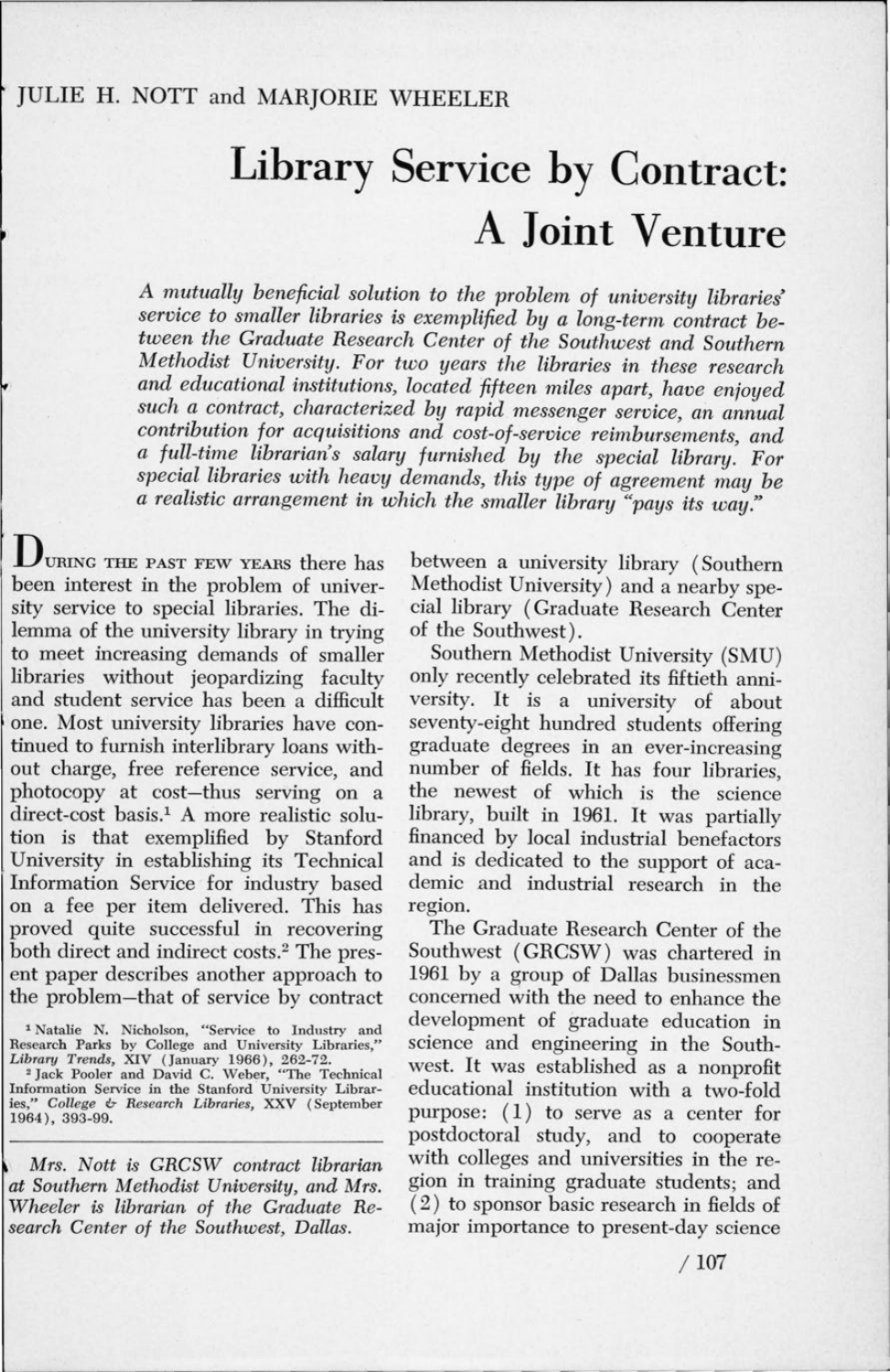and technological development. Interdisciplinary divisions in various degrees of development have been formed in the fields of atmospheric and space sciences, geosciences, mathematical physics, biology, and materials sciences.

To date the GRCSW policy has been to maintain a small specialized library. Its broad objective is to "provide library service equivalent to that of a large university library through ties to a coordinating area library system."3 Consequently, a contract was executed, effective September 1964, between SMU and GRCSW, the pertinent aspects of which are as follows:

GRCSW is responsible to SMU for:

- 1. \$5000 annual fee to be used for SMU acquisitions; GRCSW has the privilege of making recommendations.
- 2. Salary (plus normal SMU fringe benefits) for a full-time librarian to work in the SMU science library exclusively for GRCSW.
- 3. 15¢ per page for Xerox 914 reproduction and comparable charges for use of other photolab equipment.
- 4. Messenger service twice daily between SMU and GRCSW.
- 5. Miscellaneous expenses including a 20 per cent overhead charge, postage, and telephone costs.
- 6. Direct costs of material obtained in lieu of interlibrary loans from other libraries.

SMU is responsible to GRCSW for:

- 1. Loan of their books, journals (photocopies when requested, or when article is short), reports, government documents, and maps.
- 2. Interlibrary loan service for material requested which is not in SMU libraries.
- 3. Office space and supplies for librarian working for GRCSW.
- 4. Supporting capabilities of SMU science library staff.
- 5. Study room reserved for GRCSW personnel.
- 6. Fifty copies of each monthly acquisitions bulletin.

GRCSW personnel may initiate requests from SMU by:

- 7. Photolab and equipment for reading microfilm, microfiche, and microcards.
- 1. Contacting their librarian at GRCSW.
- 2. Phoning their librarian at SMU (a telephone recorder provides the means for leaving requests, day or night, if no one is in the SMU office).
- 3. Going to SMU to use and check out <sup>~</sup> material personally.

Most requests are initiated at the GRCSW library, for much of what is needed may be found there. The two librarians (at SMU and GRCSW) are in constant telephone contact.

Both SMU and GRCSW feel that the contract has been mutually beneficial. In the fiscal year ending June 30, 1966, a total of 5,261 items was supplied by SMU; of these, 550 items were obtained from other libraries. GRCSW paid a total of approximately \$20,200 to SMU during the same time period, of which \$5000 was invested in acquisitions.

The obvious advantage to GRCSW is the availability of a large collection of library materials conveniently located and efficiently serviced, furnished on a mutually agreed cost basis. The SMU science library, besides pursuing its own goals of academic service, benefits by continuing to develop equipment, personnel, and experience in its broad plan of supporting academic and industrial research in the region. Both participants have found that an annual contribution for acquisitions and a cost-of-service fee rather than a charge per item has simplified the quarterly billing procedures. An additional advantage has been that of having a GRCSW librarian on the job at SMU, for this keeps GRCSW requests from disrupting service for faculty and *<sup>4</sup>* students at SMU.

<sup>3</sup> Graduate Research Center of the Southwest, Plan *for* GRCSW *Library Service,* [1964J, p. 1.